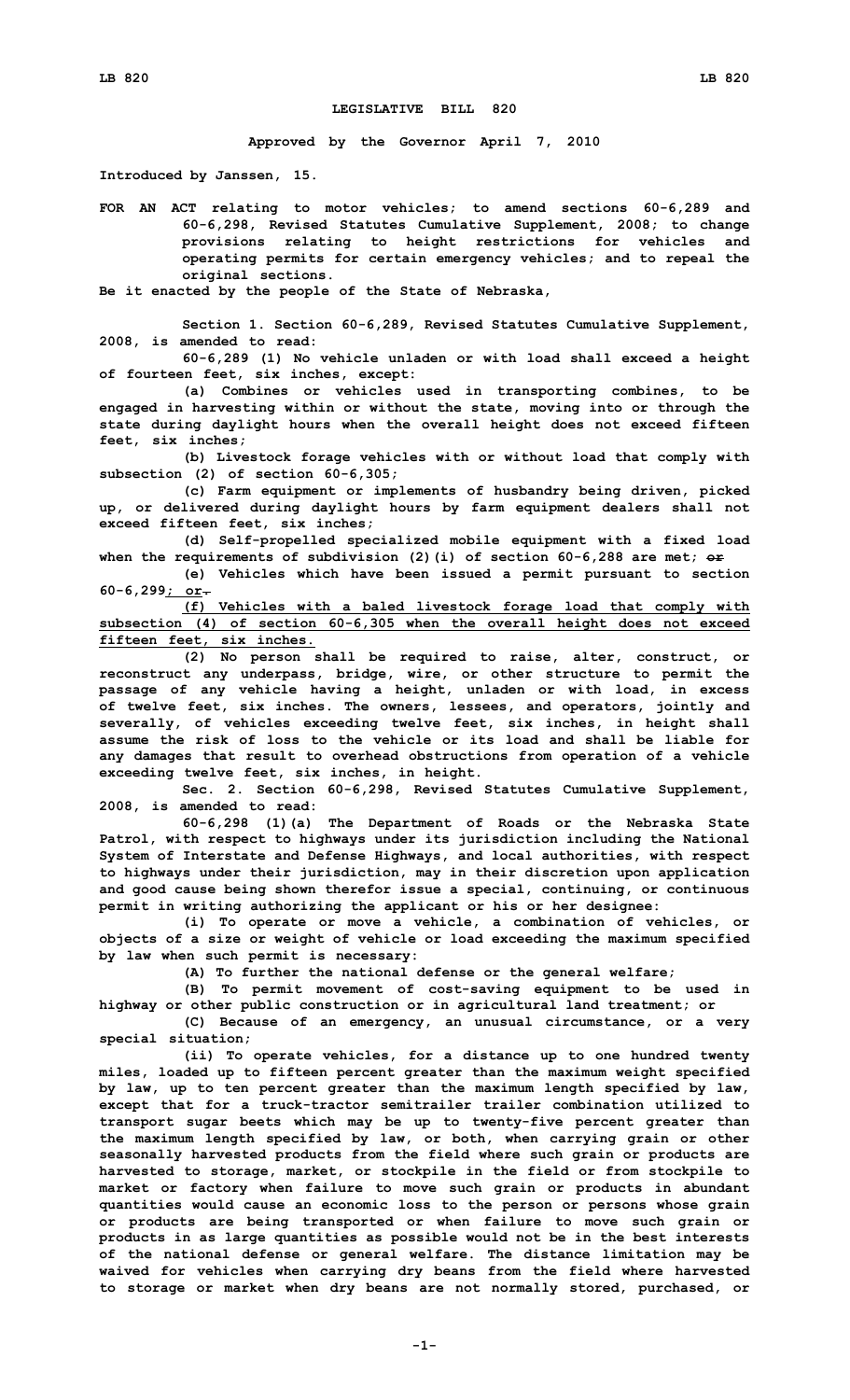**used within the permittee's local area and must be transported more than one hundred twenty miles to an available marketing or storage destination. No permit shall authorize <sup>a</sup> weight greater than twenty thousand pounds on any single axle;**

**(iii) To transport an implement of husbandry which does not exceed twelve and one-half feet in width during daylight hours, except that the permit shall not allow transport on holidays;**

**(iv) To operate one or more recreational vehicles, as defined in section 71-4603, exceeding the maximum width specified by law if movement of the recreational vehicles is prior to retail sale and the recreational vehicles comply with subdivision (2)(k) of section 60-6,288; or**

**(v) To operate an emergency vehicle for purposes of sale, demonstration, exhibit, or delivery, if the applicant or his or her designee is <sup>a</sup> manufacturer or sales agent of the emergency vehicle. No permit shall be issued for an emergency vehicle which weighs over sixty thousand pounds on <sup>a</sup> the tandem axle.**

**(b) No permit shall be issued under subdivision (a)(i) of this subsection for <sup>a</sup> vehicle carrying <sup>a</sup> load unless such vehicle is loaded with an object which exceeds the size or weight limitations, which cannot be dismantled or reduced in size or weight without great difficulty, and which of necessity must be moved over the highways to reach its intended destination. No permit shall be required for the temporary movement on highways other than dustless-surfaced state highways and for necessary access to points on such highways during daylight hours of cost-saving equipment to be used in highway or other public construction or in agricultural land treatment when such temporary movement is necessary and for <sup>a</sup> reasonable distance.**

**(2) The application for any such permit shall specifically describe the vehicle, the load to be operated or moved, whenever possible the particular highways for which permit to operate is requested, and whether such permit is requested for <sup>a</sup> single trip or for continuous or continuing operation.**

**(3) The department or local authority is authorized to issue or withhold such permit at its discretion or, if such permit is issued, to limit the number of days during which the permit is valid, to limit the number of trips, to establish seasonal or other time limitations within which the vehicles described may be operated on the highways indicated, or to issue <sup>a</sup> continuous or continuing permit for use on all highways, including the National System of Interstate and Defense Highways. The permits are subject to reasonable conditions as to periodic renewal of such permit and as to operation or movement of such vehicles. The department or local authority may otherwise limit or prescribe conditions of operation of such vehicle or vehicles, when necessary to assure against undue damage to the road foundations, surfaces, or structures or undue danger to the public safety. The department or local authority may require such undertaking or other security as may be deemed necessary to compensate for any injury to any roadway or road structure.**

**(4) Every such permit shall be carried in the vehicle to which it refers and shall be open to inspection by any peace officer, carrier enforcement officer, or authorized agent of any authority granting such permit. Each such permit shall state the maximum weight permissible on <sup>a</sup> single axle or combination of axles and the total gross weight allowed. No person shall violate any of the terms or conditions of such special permit. In case of any violation, the permit shall be deemed automatically revoked and the penalty of the original limitations shall be applied unless:**

**(a) The violation consists solely of exceeding the size or weight specified by the permit, in which case only the penalty of the original size or weight limitation exceeded shall be applied; or**

**(b) The total gross load is within the maximum authorized by the permit, no axle is more than ten percent in excess of the maximum load for such axle or group of axles authorized by the permit, and such load can be shifted to meet the weight limitations of wheel and axle loads authorized by such permit. Such shift may be made without penalty if it is made at the state or commercial scale designated in the permit. The vehicle may travel from its point of origin to such designated scale without penalty, and <sup>a</sup> scale ticket from such scale, showing the vehicle to be properly loaded and within the gross and axle weights authorized by the permit, shall be reasonable evidence of compliance with the terms of the permit.**

**(5) The department or local authority issuing <sup>a</sup> permit as provided in this section may adopt and promulgate rules and regulations with respect to the issuance of permits provided for in this section.**

**(6) The department shall make available applications for permits authorized pursuant to subdivisions (1)(a)(ii) and (1)(a)(iii) of this section**